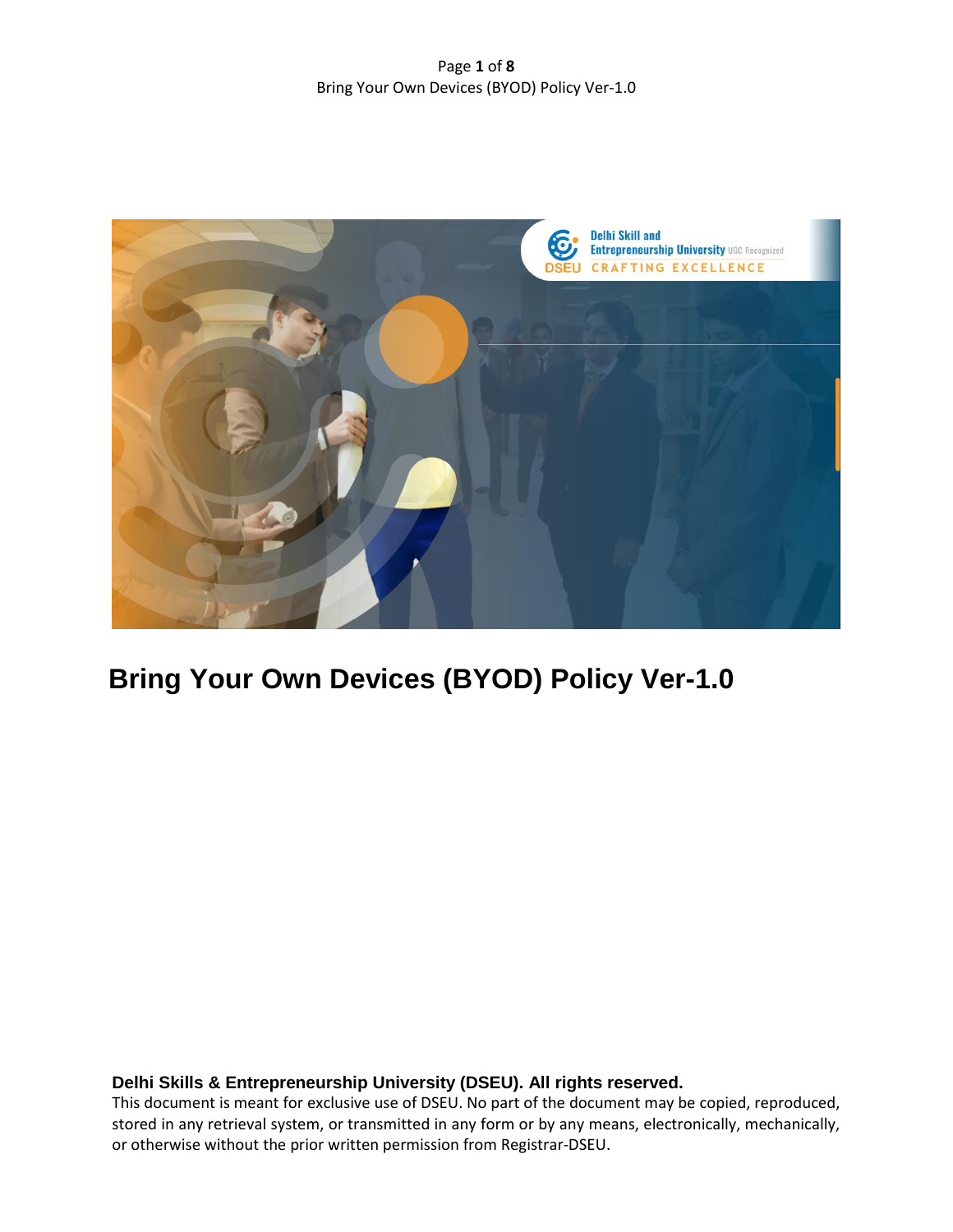### Page **2** of **8** Bring Your Own Devices (BYOD) Policy Ver-1.0

# **Release Control**

| <b>Release Date</b> | <b>Version</b>   | <b>Details</b>                                         | <b>Released</b>               | Approved by: |
|---------------------|------------------|--------------------------------------------------------|-------------------------------|--------------|
|                     | No:              |                                                        | by:                           |              |
| October 19, 2021    | V <sub>0.1</sub> | Pre-release, the purpose of                            | Mr. Joyjit Roy Ghatak         |              |
|                     |                  | pre-release is to inform all                           | Choudhury,                    |              |
|                     |                  | stake holders about the<br>issuance of this policy and | Consultant (IT) - DSEU        |              |
|                     |                  | also to give advance intimation                        | Mr. Prasun Kumar              |              |
|                     |                  | to the assured departments to<br>get prepared.         | Assistant Registrar (IT)-DSEU |              |
| November 17,        | $V$ 1.0          | First release                                          | Mr. Ashwani                   | Dr. Neharika |
| 2021                |                  |                                                        | Kansal,                       | Vohra,       |
|                     |                  |                                                        | Registrar -                   | Vice         |
|                     |                  |                                                        | <b>DSEU</b>                   | Chancellor-  |
|                     |                  |                                                        |                               | <b>DSEU</b>  |

# **Policy Owner**

| Department:    | <b>Represented by:</b>  | Date                |
|----------------|-------------------------|---------------------|
| Registrar-DSEU | Mr.<br>. Ashwani Kansal | 2021<br>November 17 |

# **Policy assured by:**

| Department:      | <b>Represented by:</b>                   | <b>Applicable to</b>                           | <b>Date</b>       |
|------------------|------------------------------------------|------------------------------------------------|-------------------|
| Directors / HODs | <b>Individual Role</b><br><b>Holders</b> | Respective users<br>using computing<br>assets. | November 17, 2021 |

# **Delhi Skills & Entrepreneurship University (DSEU). All rights reserved.**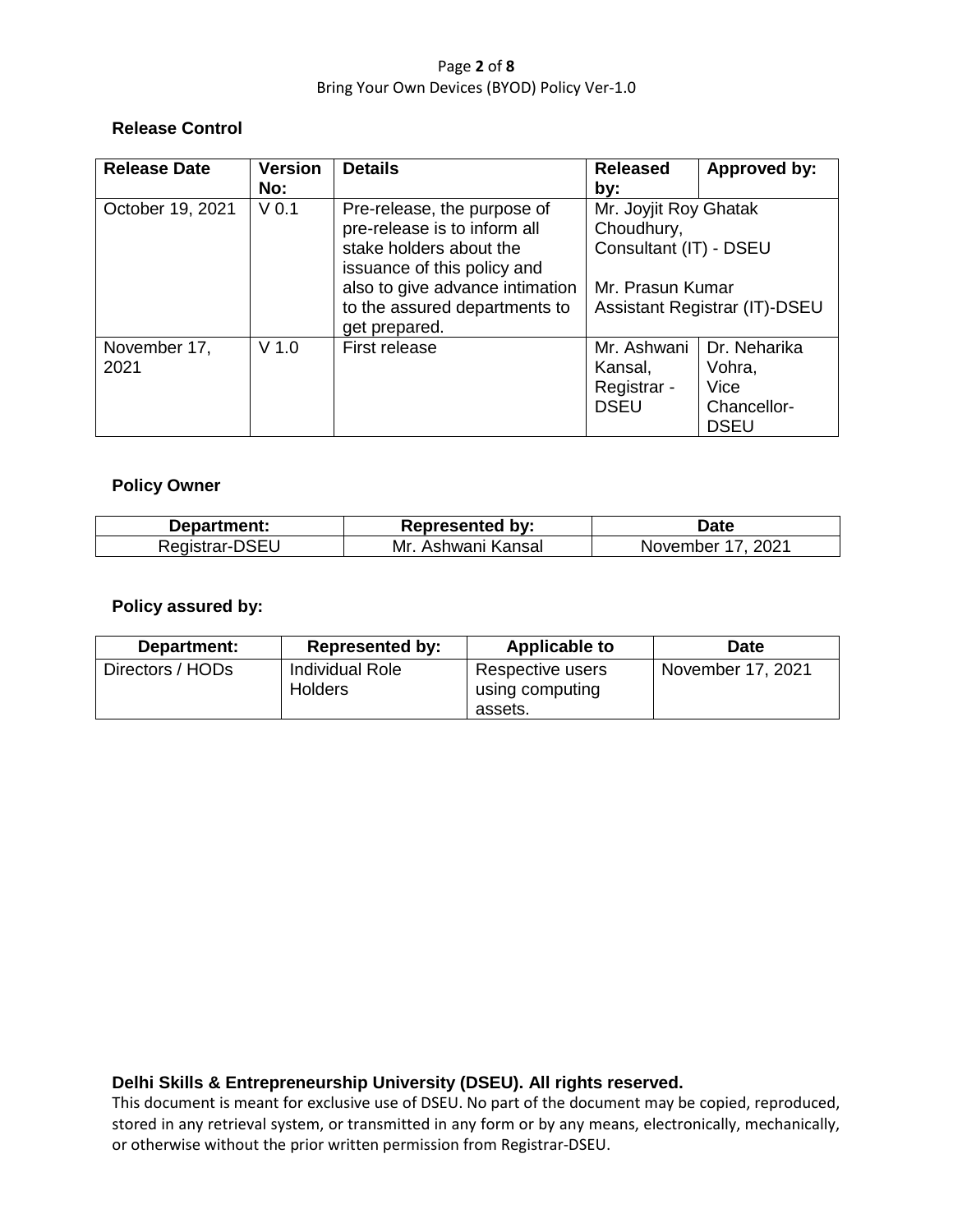### Page **3** of **8** Bring Your Own Devices (BYOD) Policy Ver-1.0

### **Table of Contents**

|          | <b>1. OBJECTIVE</b>                                                                          | 4              |
|----------|----------------------------------------------------------------------------------------------|----------------|
| 2. SCOPE |                                                                                              | 4              |
|          | <b>3. DEFINITIONS</b>                                                                        | 4              |
|          | <b>4. POLICY DETAILS</b>                                                                     | 5              |
|          | <b>4.1. DEVICES AND SUPPORT</b>                                                              | 5              |
|          | <b>4.2. USERS RIGHTS AND RESPONSIBILITIES</b>                                                | 6              |
|          | <b>4.3. UNACCEPTABLE USE</b>                                                                 | $\overline{7}$ |
|          | 4.4. ADHERENCE WITH CENTRAL, STATE, LOCAL, CYBER AND<br><b>APPLICABLE INTERNATIONAL LAWS</b> | 7              |
|          | <b>4.5. VIOLATION OF POLICY</b>                                                              | 8              |
|          | <b>4.6. ENFORCEMENT AND COMPLIANCE</b>                                                       | 8              |

# **Delhi Skills & Entrepreneurship University (DSEU). All rights reserved.**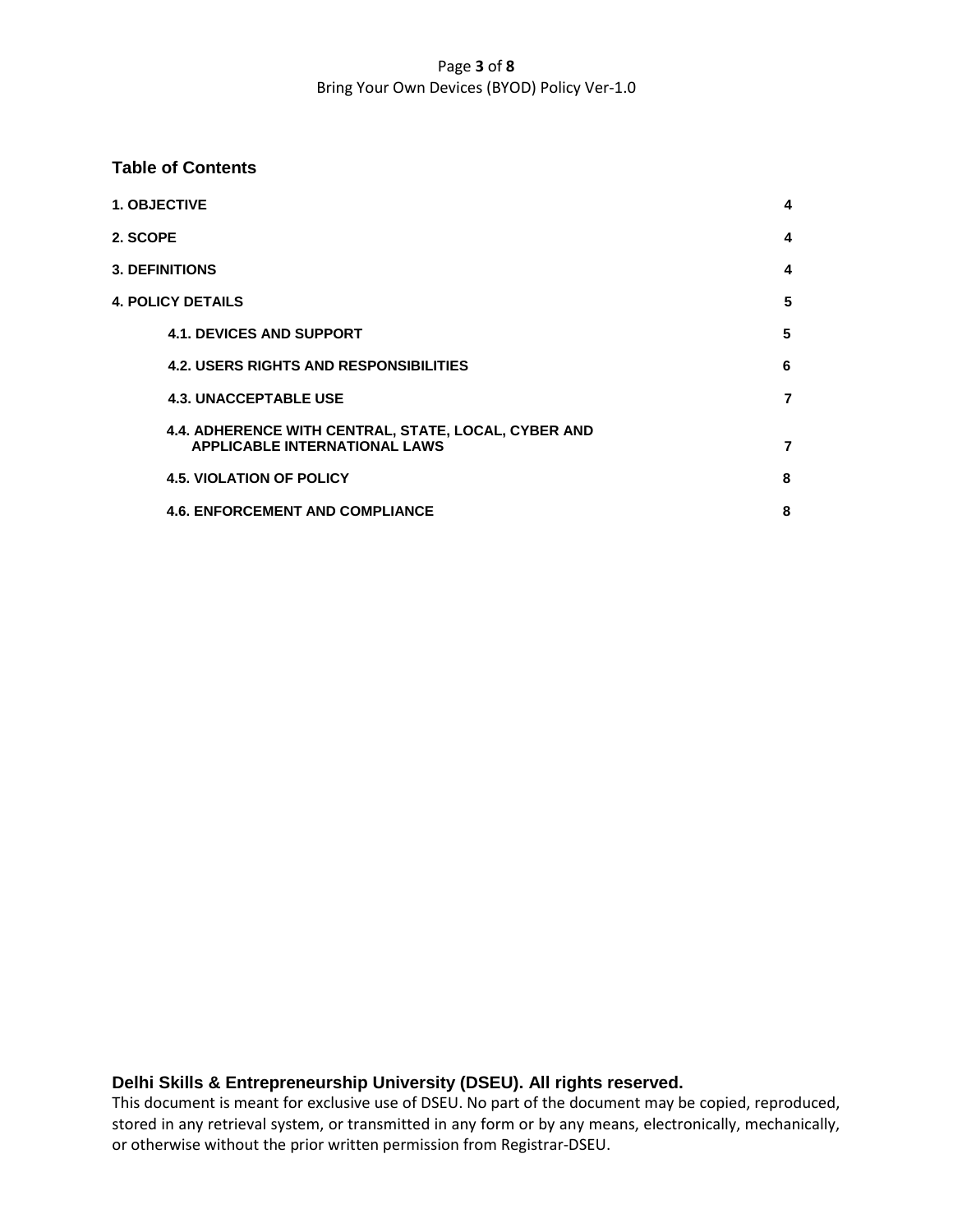#### Page **4** of **8** Bring Your Own Devices (BYOD) Policy Ver-1.0

# **1. OBJECTIVE**

This policy outlines the Delhi Skill & Entrepreneurship University"s (DSEU) approach to use of mobile devices and "Bring Your Own Device" (BYOD).

BYOD shall be taken to mean any device used to access DSEU resources and Information Technology Systems that is either not owned by DSEU or is not managed centrally by the University.

In response to an increase in personally owned devices being used in the work environment, DSEU has established an official BYOD policy.

BYOD is the act of using a personal computing device (computer, tablet, phone, etc.) for education related or personal activities while at the university. DESU users while using their personal devices must abide by the policy below.

The purpose of this policy is to set out the controls when using mobile devices (phones, pads, laptops etc) and mitigate the following risks:

- Loss or theft of mobile devices, including the data on them
- Compromise of classified information through observation by the public
- Introduction of viruses and malware to the network
- Damage to reputation of the user and/or the university
- Safeguard the University's information from security threats that could have an adverse effect on its operations or reputation.
- Fulfil the University's duty of care toward the information with which it has been entrusted.
- Protect the confidentiality, integrity, availability and value of information through the optimal use of controls.

It is important that the controls set out in this policy are observed at all times in the use and transport of mobile devices.

# **2. SCOPE**

This policy applies to all DSEU members (employee, students, guests, contractual third parties and any other authorized persons) who have access to DSEU information systems and other relevant IT-based resources and any other user who utilizes the network or computing resources provided by DSEU for education, work or personal activities with a personally owned device such as:

- Portable computers; e.g.; laptops, notebooks, netbooks
- Portable storage media; e.g.; USB storage devices, flash memory cards, CD/DVD ROM

# **Delhi Skills & Entrepreneurship University (DSEU). All rights reserved.**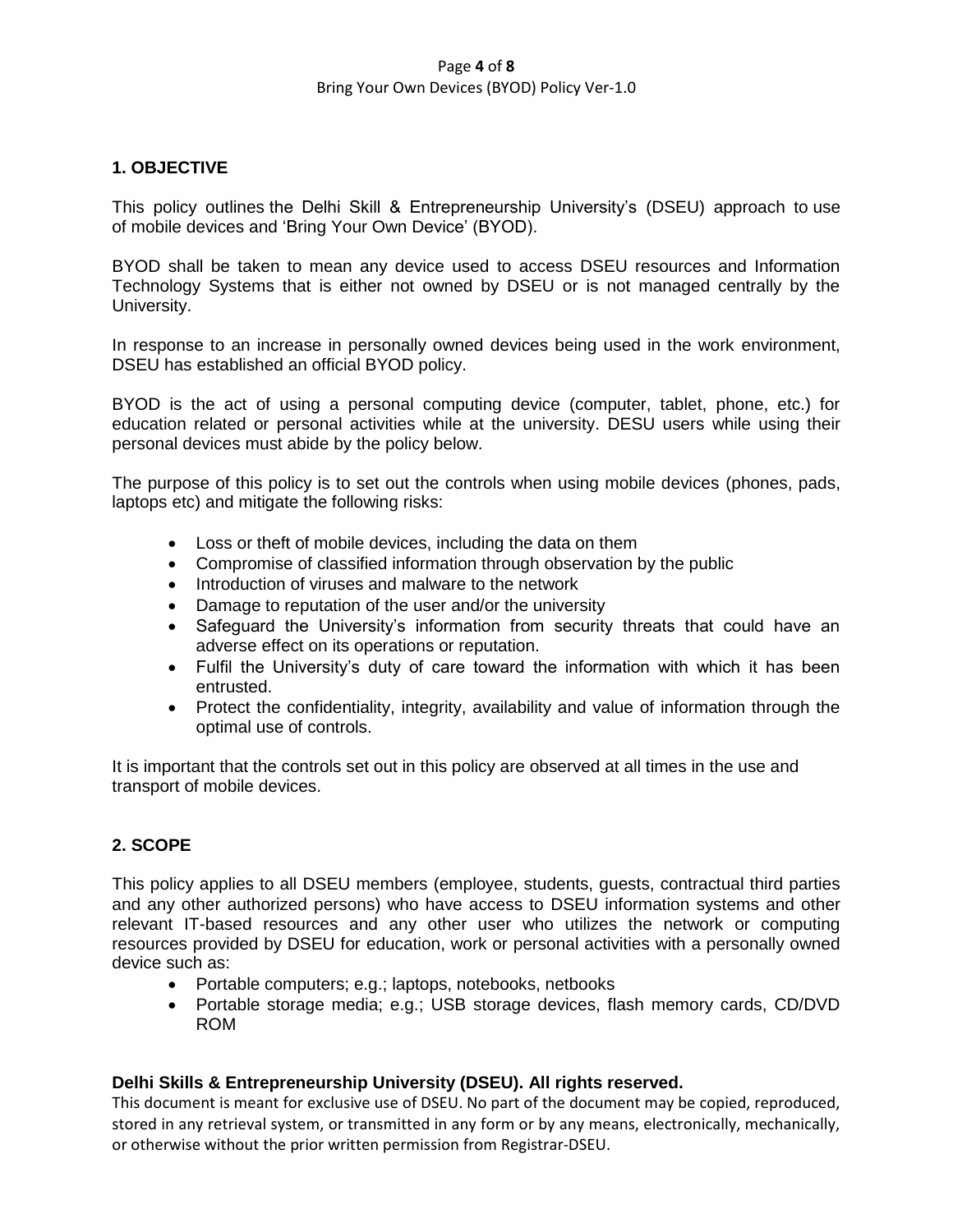### Page **5** of **8**

### Bring Your Own Devices (BYOD) Policy Ver-1.0

Mobile devices; e.g.; cellular smartphones, tablet computers

# **3. DEFINITIONS**

**Processing data** - means obtaining, recording, holding, sharing, and retaining and deleting of University data.

**BYOD (**Bring Your Own Device**)** – the use of personally owned devices to undertake University work or to process University Data.

**Personally owned devices** - Include - but is not limited to – laptops, personal computers, netbooks, tablets and smartphones that are used to collect, store, access, transmit, carry, use or hold any University data. It applies to the use of the Personally Owned Device both during and outside of normal working hours and whether or not it is used at your normal place of work.

**High Risk Data** - High risk personal data or sensitive information) and including any other information which is identified as being of a confidential or proprietary nature.

**Computing Resources***:* All DSEU"s information processing resources including owned, licensed, or managed computing services, hardware, software, and use of DSEU"s network via physical or wireless connection regardless of the ownership of the computer or device connected to the network.

**University Community***:* Includes faculty, administrators, staff, student workers, graduate/technical assistants, alumni, interns, guests or agents of the administration, external individuals and organizations accessing DSEU"s network services, and other authorized users.

# **4. POLICY DETAILS**

Mobile devices such as smartphones, laptops, and tablets that are not provided by The University are required to meet minimum controls to protect University data.

# **4.1. DEVICES AND SUPPORT**

All devices connected to the DSEU network are required to adhere to the Acceptable Use Policy for IT Resources.

Devices must be registered under the users account and be updated on all software patches and anti-virus solutions. IT Services may, without notification, prevent or ban any personally owned device which disrupts any University Computing resource or are used in a manner which violates any University policy.

Technical support for personally owned computing devices is limited to the following:

Troubleshooting network connection issues while on the campus network.

# **Delhi Skills & Entrepreneurship University (DSEU). All rights reserved.**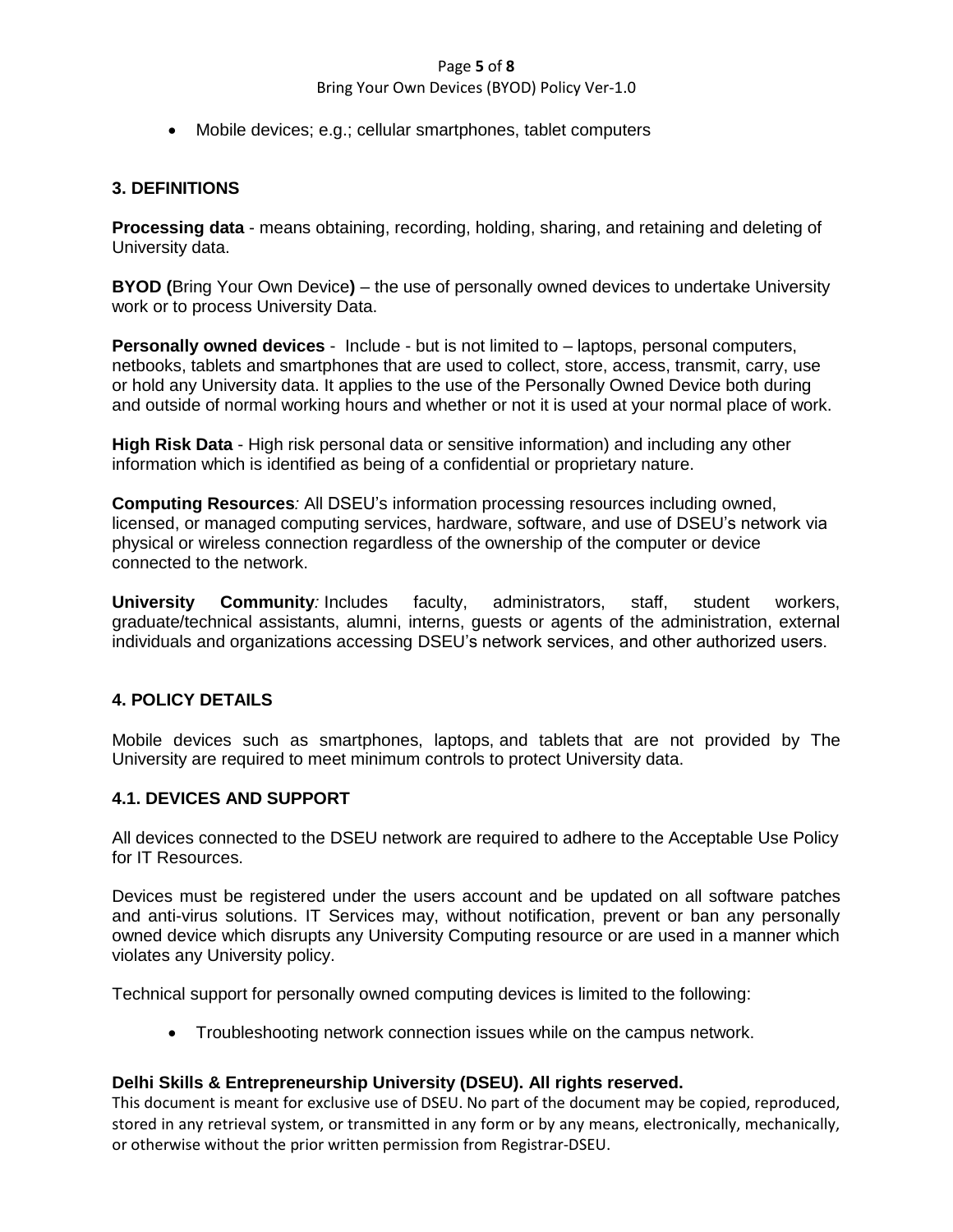#### Page **6** of **8**

### Bring Your Own Devices (BYOD) Policy Ver-1.0

- Troubleshooting and installation of approved University software resources.
- Configuration of email clients for connection to the email system.
- Configuration of the SSL VPN client to allow access to secure resources with approval.
- Providing software application support if the software is required to perform job functions as determined by the Information Technology department.

*Note*: It is the responsibility of the device owner to have and provide authentic, individually owned and registered software before assistance is provided.

Examples of support services that will not be provided, but is not limited to:

- Troubleshooting device performance or hardware problems
- Installation of new or replacement hardware
- Troubleshooting software applications or cloud services
- Installing operating system updates, patches or software applications not required for job functions
- Backing up device data or migration to another device
- Third party email clients/accounts
- Removal of malware, spyware or virus

# **4.2. USER RIGHTS AND RESPONSIBILITIES**

**Users** to ensure that

- Their use of personally owned devices is in line with University requirements to ensure data security and the protection of University owned intellectual property and confidential information.
- No unauthorized persons are able to access University owned data on their personally owned devices.
- University data is removed from the device before disposing of the device or selling it or passing onto another individual.
- You are responsible for all traffic originating from your networked devices whether you generate the traffic, or not.
- You are responsible for abiding by all applicable laws set forth by Central, State and Local Governments.
- You are responsible for protecting your privacy.
- You are responsible for not violating the privacy of others.
- You are responsible for keeping your network devices up to date with current security patches.
- You are responsible for using anti-virus software and ensuring that such software is at the most current release & patches updated.
- You are responsible for protecting any and all sensitive data for which you have access to.

# **Delhi Skills & Entrepreneurship University (DSEU). All rights reserved.**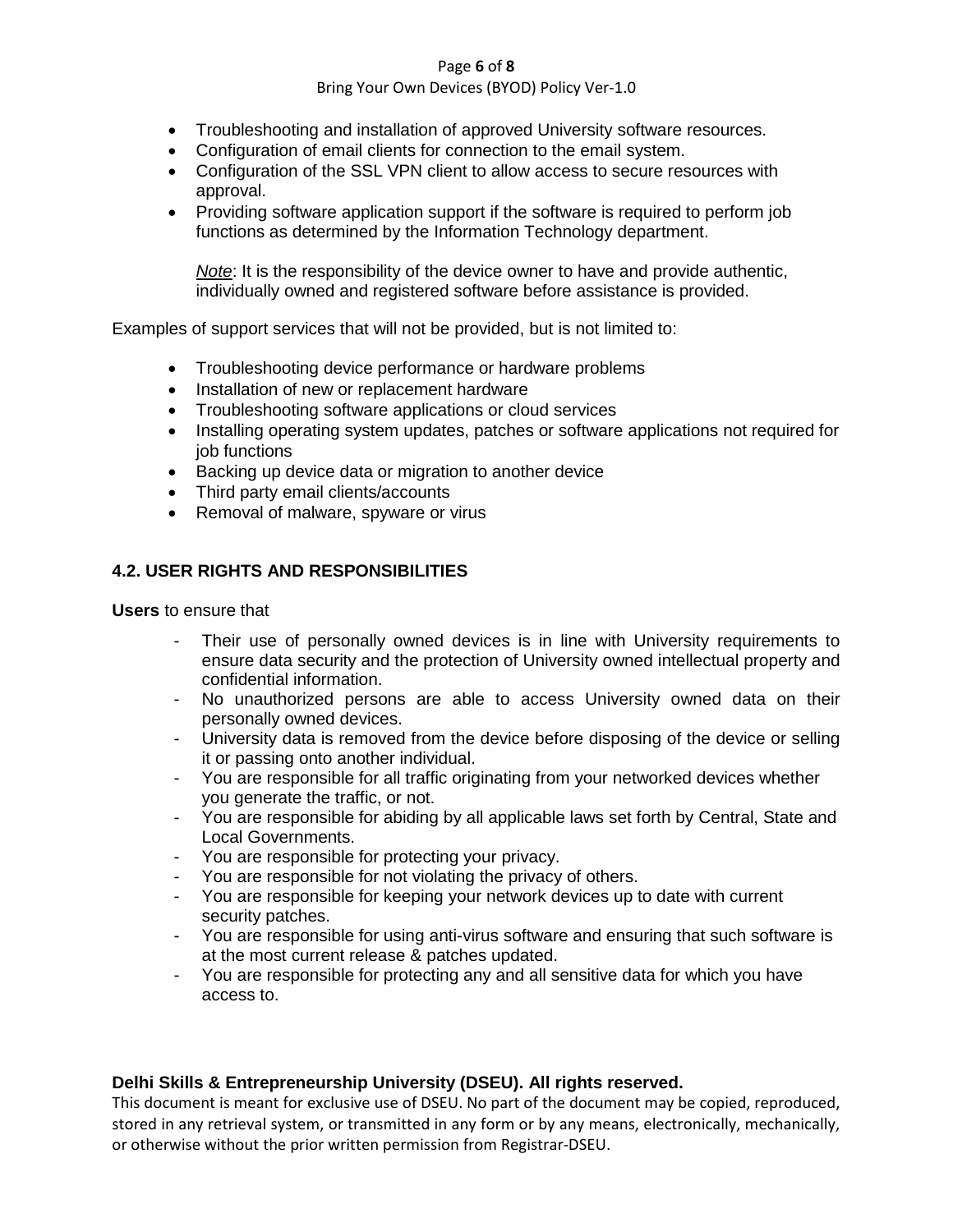### Page **7** of **8**

### Bring Your Own Devices (BYOD) Policy Ver-1.0

- You are responsible for following all applicable university policies relating to your use of Information Technology resources. These policies may be viewed in our website "IT Policy"
- You are responsible for ensuring the security of Information Technology resources under your direct control.
- You are responsible for securing your granted access privileges and passwords for Information Technology resources.

# **4.3 UNACCEPTABLE USE**

The use of the service for the following activities is prohibited:

Inappropriate use of the network is not permitted. This policy does not enumerate all possible inappropriate uses but rather presents some guidelines (listed below) that the DSEU may at any time add or reasonably determine that a particular use is inappropriate.

- Spamming and invasion of privacy of others, Violating intellectual property law, Transmitting obscene or indecent speech or materials, Transmitting defamatory or abusive language, Hacking or distribution of internet viruses, Worms, Trojan horses, or Other destructive activities.
- Not respecting the privacy and intellectual property rights of others.
- Not respecting the integrity of DSEU's network and any other public or private computing and network systems.
- Use of the Network for malicious, fraudulent, illegal or misrepresentative purposes.
- The Network used in a manner that precludes or hampers other users access to the network or other any other networks.
- Installation or use that modifies, disrupts, or interferes in any way with service for any user, host, or network.

# **4.4. ADHERENCE WITH CENTRAL, STATE , LOCAL, CYBER AND APPLICABLE INTERNATIONAL LAWS**

As a member of the DSEU community, you are expected to uphold local acts/ordinances and central, state, cyber and applicable international laws. DSEU"s guidelines related to use of technologies derived from this concern, including laws regarding license, copyright and the protection of intellectual property.

As a user of DSEU's computing and network resources you must:

- Abide by all Central, State, Local, Cyber Law and applicable International Laws.
- Abide by all applicable copyright laws and licenses.
- DSEU has entered into legal agreements or contracts for many of our software and network resources which require each individual using them to comply with those agreements.

# **Delhi Skills & Entrepreneurship University (DSEU). All rights reserved.**